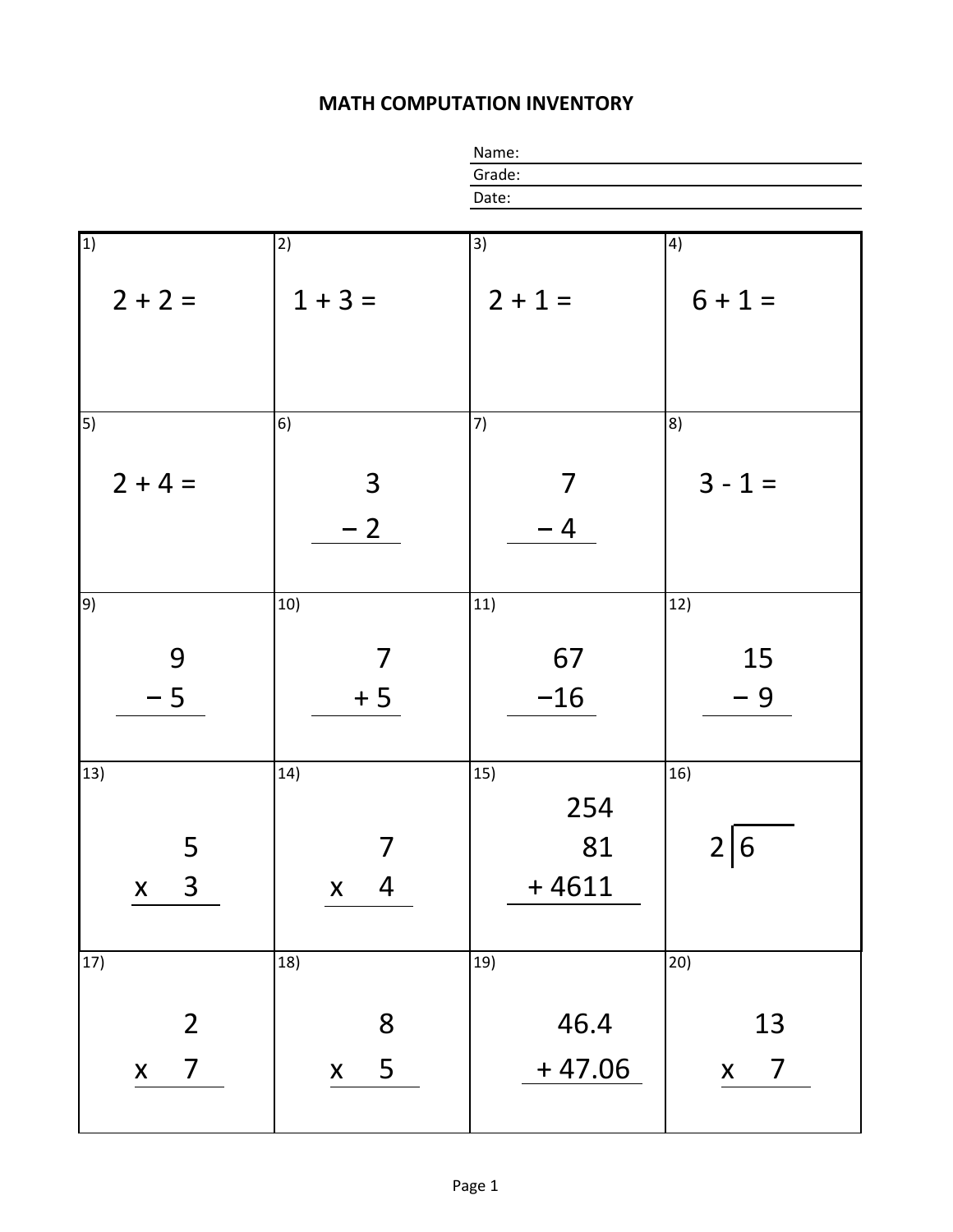## **MATH COMPUTATION INVENTORY**

|                                                                                       |                                 | Name:                              |                      |
|---------------------------------------------------------------------------------------|---------------------------------|------------------------------------|----------------------|
|                                                                                       |                                 | Grade:<br>Date:                    |                      |
|                                                                                       |                                 |                                    |                      |
|                                                                                       |                                 |                                    |                      |
| $\overline{21}$                                                                       | 22)                             | 23)                                | 24)                  |
| .056                                                                                  |                                 | 67                                 | 203                  |
|                                                                                       |                                 |                                    |                      |
| $+22.37$                                                                              | 14                              | 29                                 | 23<br>$\mathsf{X}^-$ |
|                                                                                       |                                 |                                    |                      |
|                                                                                       |                                 |                                    |                      |
|                                                                                       |                                 |                                    |                      |
| 25)                                                                                   | 26)                             | 27)                                | 28)                  |
|                                                                                       | 43 129                          |                                    | $46 \overline{276}$  |
| $\begin{array}{r} \underline{3} \\ 7 \\ \underline{1} \\ + \underline{7} \end{array}$ |                                 | $\frac{3}{5}$ $\frac{1}{5}$        |                      |
|                                                                                       |                                 |                                    |                      |
|                                                                                       |                                 |                                    |                      |
|                                                                                       |                                 |                                    |                      |
|                                                                                       |                                 |                                    |                      |
| 29)                                                                                   | 30)                             | 31)                                | 32)                  |
| 113 5989                                                                              |                                 |                                    | 0.067                |
|                                                                                       | $\frac{5}{6}$<br>$+\frac{9}{6}$ | $4\frac{4}{5}$<br>+7 $\frac{1}{2}$ | $\times$ 0.05        |
|                                                                                       |                                 |                                    |                      |
|                                                                                       |                                 |                                    |                      |
|                                                                                       |                                 |                                    |                      |
|                                                                                       |                                 |                                    |                      |
| 33)                                                                                   | (34)<br>$-16$                   | 35)<br>$-7$                        | 36)<br>$-2.05$       |
| $2x + 5 = 15$                                                                         | $+14$                           | $\underline{x8}$                   | $x \cdot 3$          |
|                                                                                       |                                 |                                    |                      |
|                                                                                       |                                 |                                    |                      |
|                                                                                       |                                 |                                    |                      |
|                                                                                       |                                 |                                    |                      |
|                                                                                       |                                 |                                    |                      |
| 37)                                                                                   | 38)                             |                                    |                      |
|                                                                                       |                                 |                                    |                      |
| $6 + 3(5) =$                                                                          | $rac{7}{9} \div \frac{1}{2}$    |                                    |                      |
|                                                                                       |                                 |                                    |                      |
|                                                                                       |                                 |                                    |                      |
|                                                                                       |                                 |                                    |                      |
|                                                                                       |                                 |                                    |                      |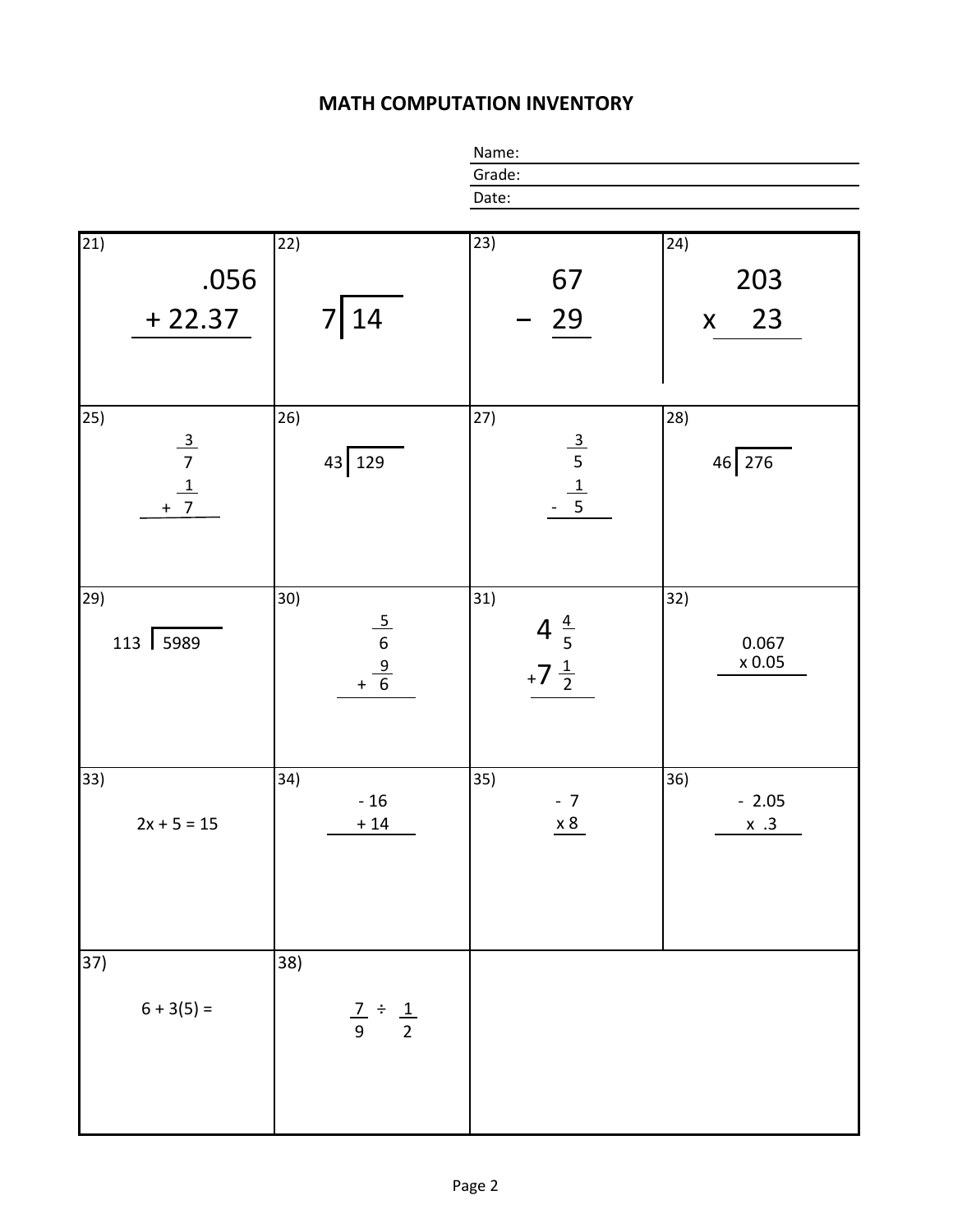## **To Score the Math Computation Inventory:**

- 1. Use the attached "Math Computation Inventory Answer Sheet" to grade the test.
- 2. Count the number correct. That is the Raw Score \_\_\_\_\_\_\_\_\_\_\_\_.
- 3. Use the attached Raw Score/Grade Equivalent (G.E) sheet to determine G.E. \_\_\_\_\_\_\_\_\_\_.
- 4. Interpretation: GE 4.7 means "fourth grade, seventh month".
- 5. To be sure that you are testing your child's math skills, and not his attention/focus/impulsivity ability, look over the test before scoring it. If your child made "silly or careless" errors (for example, adding instead of subtracting), just ask him to check the problem without comment about how to do it. The child will usually see his careless error and fix it. After he has done that with one or two problems, then count the number correct and find the Grade Equivalent.